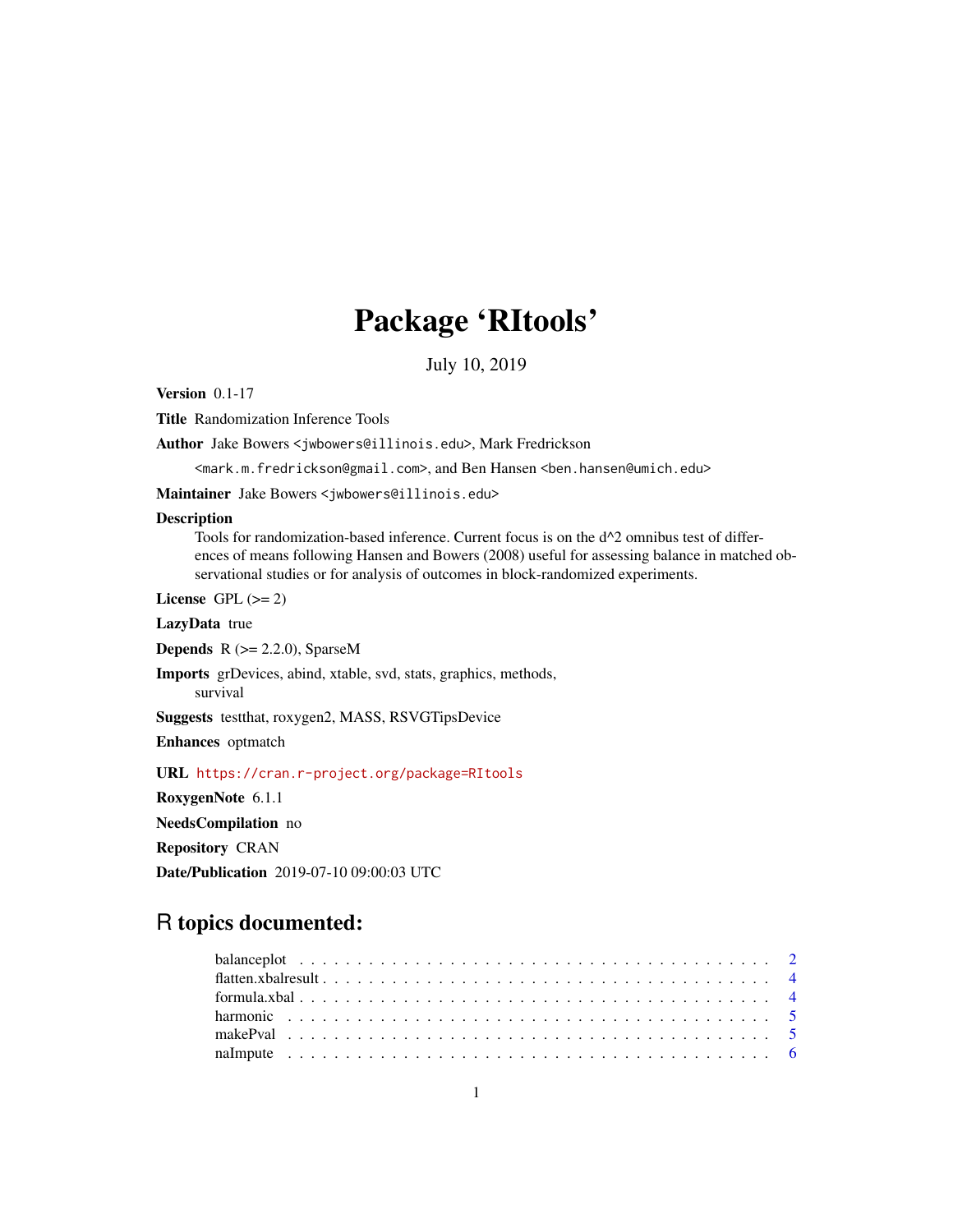# <span id="page-1-0"></span>2 balanceplot

| Index |  |
|-------|--|

<span id="page-1-1"></span>balanceplot *Create a plot of the balance on variables across different stratifications.*

# Description

This plotting function summarizes variable by stratification matrices. For each variable (a row in the x argument), the values are under each stratification (the columns of x) plotted on the same line.

#### Usage

```
balanceplot(x, ordered = FALSE, segments = TRUE, colors = "black",
  shapes = c(15, 16, 17, 18, 0, 1, 10, 12, 13, 14),
  segments.args = list(col = "grey"), points.args = list(cex = 1),xlab = "Balance", xrange = NULL, groups = NULL, tiptext = NULL,
  include. legend = TRUE, legend.title = NULL, ...)
```
#### Arguments

| $\mathsf{x}$                                                                                                                                                                                                                                                                                                                                                            | A matrix of variables (rows) by strata (columns).                                                                                                                                                                                                                            |  |
|-------------------------------------------------------------------------------------------------------------------------------------------------------------------------------------------------------------------------------------------------------------------------------------------------------------------------------------------------------------------------|------------------------------------------------------------------------------------------------------------------------------------------------------------------------------------------------------------------------------------------------------------------------------|--|
| Should the variables be ordered from most to least imbalance on the first statis-<br>ordered<br>tic?                                                                                                                                                                                                                                                                    |                                                                                                                                                                                                                                                                              |  |
| segments                                                                                                                                                                                                                                                                                                                                                                | Should lines be drawn between points for each variable?                                                                                                                                                                                                                      |  |
| colors                                                                                                                                                                                                                                                                                                                                                                  | Either a vector or a matrix of shape indicators suitable to use as a col argument<br>to the points function. If the argument is a vector, the length should be the<br>same as the number of columns in x. If the argument is a matrix, it should have<br>the same dims as x. |  |
| Either a vector or a matrix of shape indicators suitable to use as a pch argument<br>shapes<br>to the points function. If the argument is a vector, the length should be the<br>same as the number of columns in x. If the argument is a matrix, it should<br>have the same dims as x. The suggested vector has been selected to work with<br>RSVGTipsDevice tool tips. |                                                                                                                                                                                                                                                                              |  |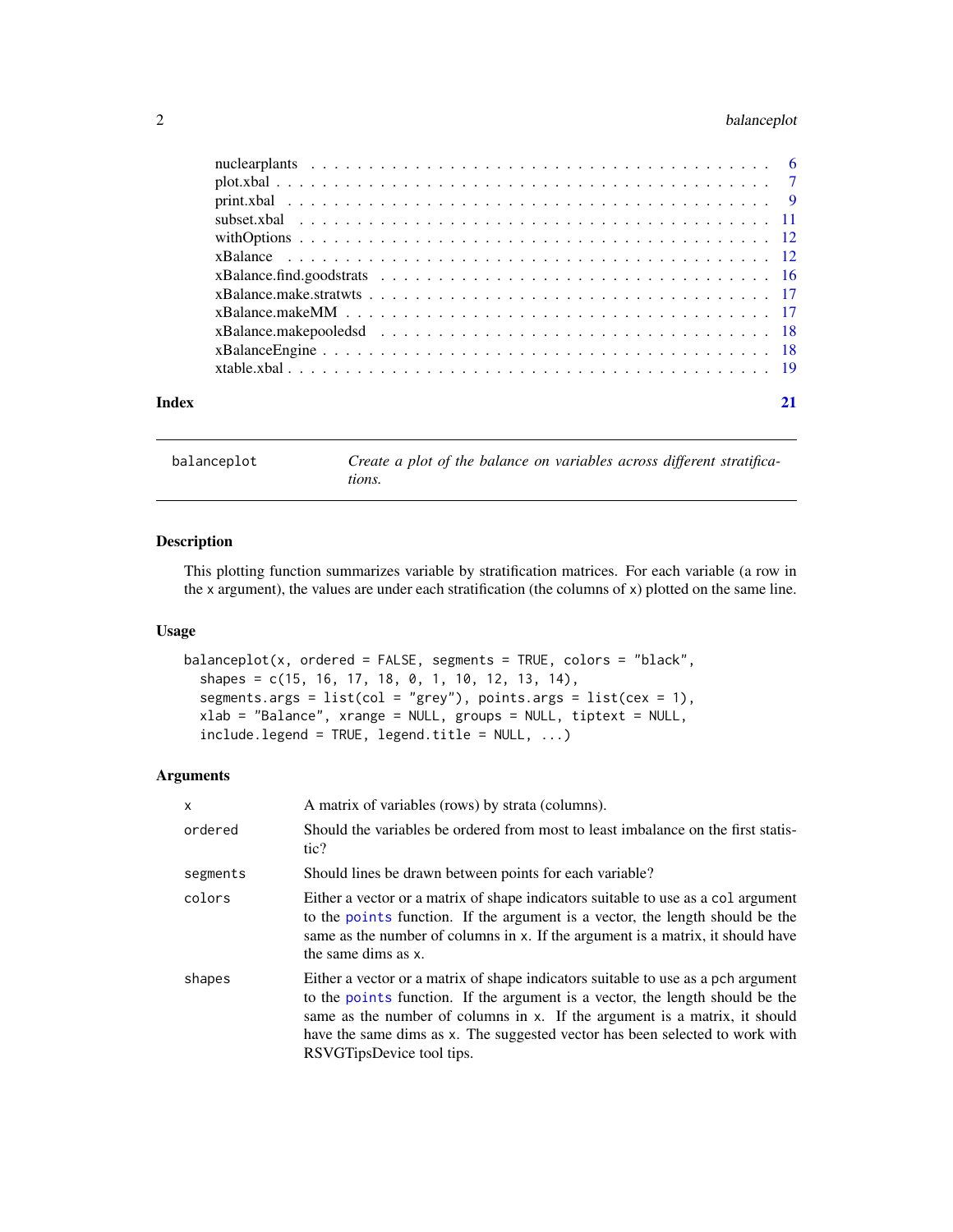# <span id="page-2-0"></span>balanceplot 3

| segments.args | A list of arguments to pass to the segments function.                                                                                                                                                                                                                                                                                                                                           |
|---------------|-------------------------------------------------------------------------------------------------------------------------------------------------------------------------------------------------------------------------------------------------------------------------------------------------------------------------------------------------------------------------------------------------|
| points.args   | A list of arguments to pass to the points function.                                                                                                                                                                                                                                                                                                                                             |
| xlab          | The label of the x-axis of the plot.                                                                                                                                                                                                                                                                                                                                                            |
| xrange        | The range of x-axis. By default, it is 1.25 times the range of x.                                                                                                                                                                                                                                                                                                                               |
| groups        | A factor that indicates the group of each row in x. Groups are printed under a<br>common header.                                                                                                                                                                                                                                                                                                |
| tiptext       | If you are using the RSVGT ips Device library for rendering, you can include an<br>array of the dimensions of x with another dimension of length 2. For example,<br>if there are 4 observations and 2 strata, the array should be 4 by 2 by 2. The<br>tiptext[i, j, 1] entry will be the first line of the tool tip for the data in<br>$x[i, j]$ . Likewise for the second row of the tool tip. |
|               | include.legend Should a legend be included?                                                                                                                                                                                                                                                                                                                                                     |
| legend.title  | An optional title to attach to the legend.                                                                                                                                                                                                                                                                                                                                                      |
| $\cdots$      | Additional arguments to pass to plot. default.                                                                                                                                                                                                                                                                                                                                                  |

# Details

It is conventional to standardize the differences to common scale (e.g. z-scores), but this is not required. When ordered is set to true, plotting will automatically order the data from largest imbalance to smallest based on the first column of x.

You can fine tune the colors and shapes with the like named arguments. Any other arguments to the [points](#page-0-0) function can be passed in a list as points.args. Likewise, you can fine tune the segments between points with segments.args.

# See Also

[plot.xbal](#page-6-1), [xBalance](#page-11-1), [segments](#page-0-0), [points](#page-0-0)

# Examples

```
set.seed(20121204)
# generate some balance data
nvars <- 10
varnames <- paste("V", letters[1:nvars])
balance_data <- matrix(c(rnorm(n = nvars, mean = 1, sd = 0.5),
                        rnorm(n = nvars, mean = 0, sd = 0.5)),
                       ncol = 2colnames(balance_data) <- c("Before Adjustment", "After Matching")
rownames(balance_data) <- varnames
RItools:::balanceplot(balance_data,
                      colors = c("red", "green"),
                      xlab = "Balance Before/After Matching")
```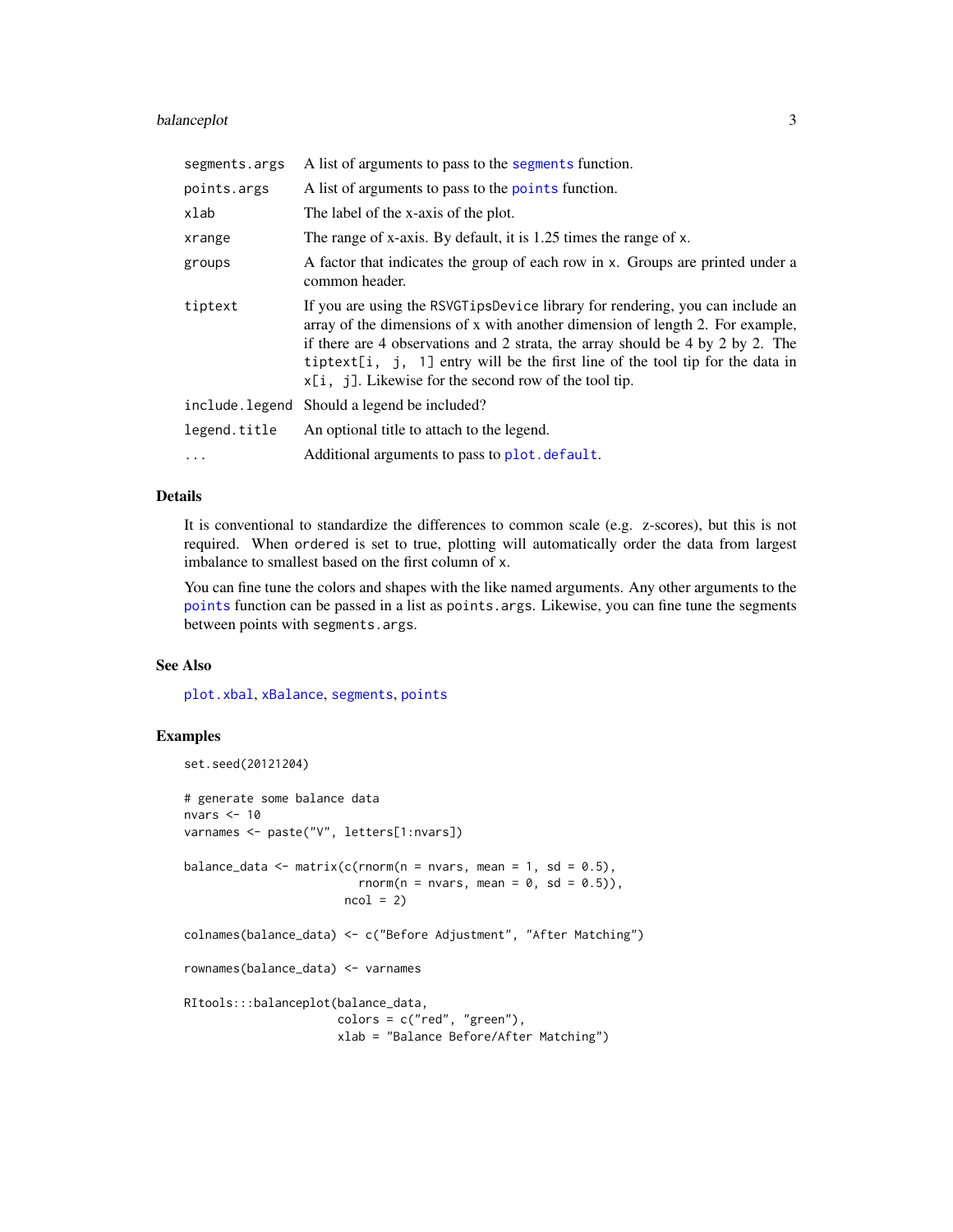```
# base R graphics are allowed
abline(v = colMeans(balance_data), lty = 3, col = "grey")
```
flatten.xbalresult *Flattens xBalance output.*

# Description

Details...

#### Usage

```
flatten.xbalresult(x, show.signif.stars = getOption("show.signif.stars"),
  show.pvals = !show.signif.stars, ...)
```
# Arguments

| x                 | x                             |
|-------------------|-------------------------------|
| show.signif.stars |                               |
|                   | Should signif stars be shown? |
| show.pvals        | Should p-vals be shown?       |
|                   | Ignored                       |

#### Value

Structure

formula.xbal *Returns* formula *attribute of an* xbal *object.*

# Description

Returns formula attribute of an xbal object.

# Usage

## S3 method for class 'xbal' formula(x, ...)

# Arguments

| x | An xbal object. |
|---|-----------------|
| . | Ignored.        |

<span id="page-3-0"></span>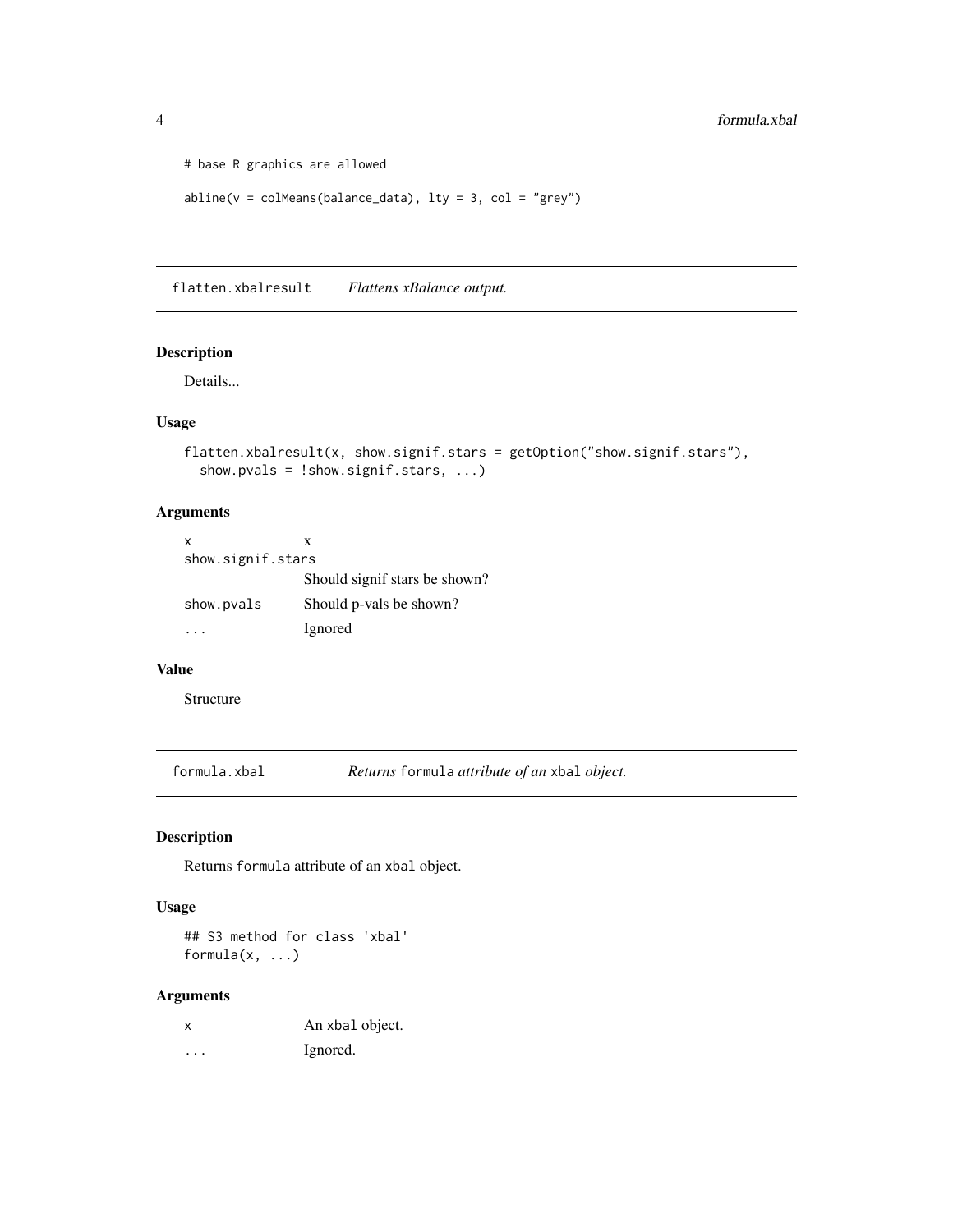#### <span id="page-4-0"></span>harmonic 5 and 5 and 5 and 5 and 5 and 5 and 5 and 5 and 5 and 5 and 5 and 5 and 5 and 5 and 5 and 5 and 5 and 5 and 5 and 5 and 5 and 5 and 5 and 5 and 5 and 5 and 5 and 5 and 5 and 5 and 5 and 5 and 5 and 5 and 5 and 5 a

# Value

The formula corresponding to xbal.

harmonic *Harmonic mean* Description Calculate harmonic mean Usage harmonic(data) Arguments data Data. Value Harmonic mean. makePval *Get p-value for Z-stats*

# Description

Get p-value for Z-stats

# Usage

makePval(zs)

# Arguments

zs A Z-statistic.

# Value

A P-value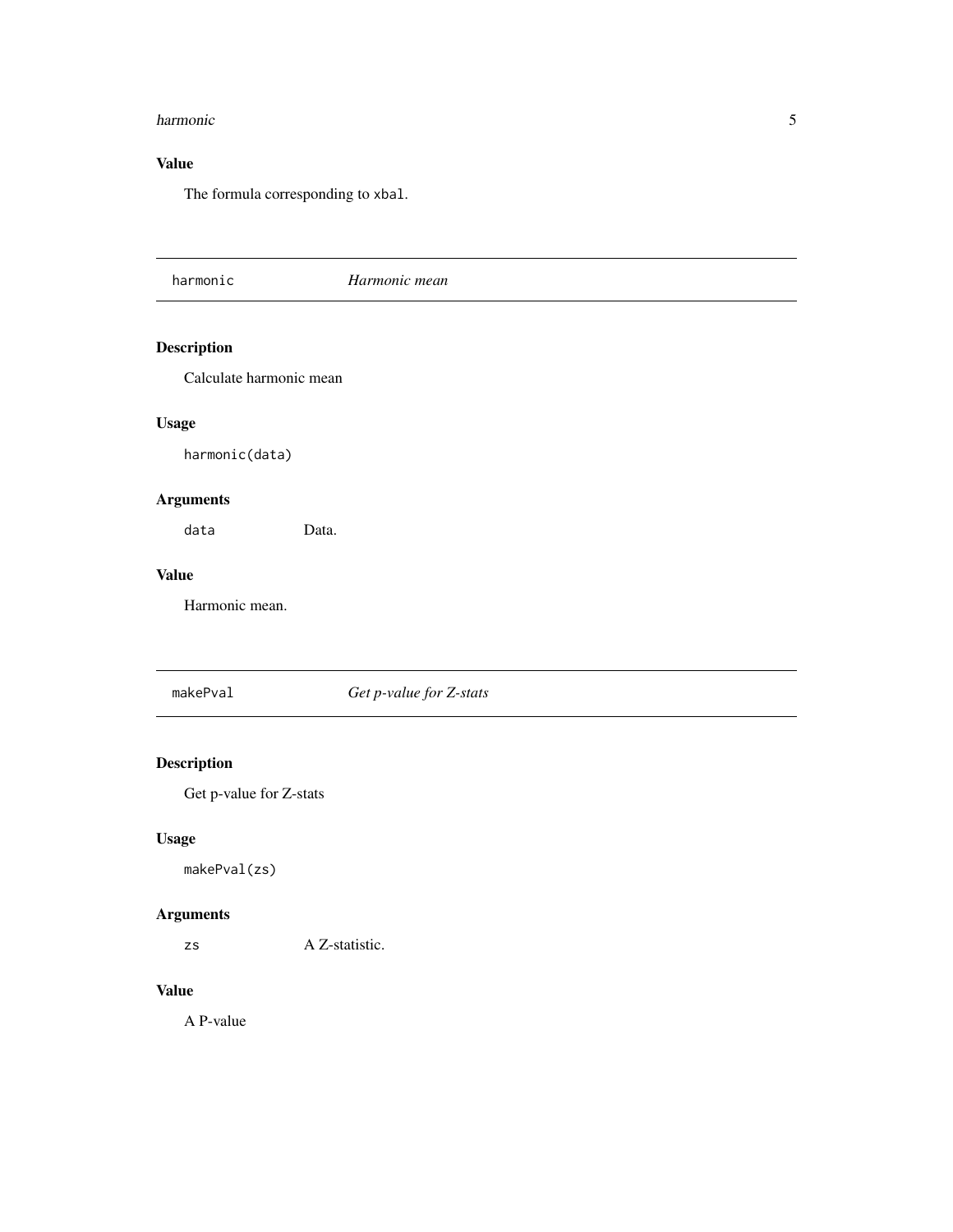<span id="page-5-0"></span>

# Description

Does this by doing something...

# Usage

naImpute(FMLA, DATA, impfn = median, na.rm = TRUE)

# Arguments

| FMLA  | Formula                |
|-------|------------------------|
| DATA  | Data                   |
| impfn | Function for imputing. |
| na.rm | What to do with NA's   |

# Value

Structure

nuclearplants *Nuclear Power Station Construction Data*

# Description

The data relate to the construction of 32 light water reactor (LWR) plants constructed in the U.S.A in the late 1960's and early 1970's. The data was collected with the aim of predicting the cost of construction of further LWR plants. 6 of the power plants had partial turnkey guarantees and it is possible that, for these plants, some manufacturers' subsidies may be hidden in the quoted capital costs.

# Usage

nuclearplants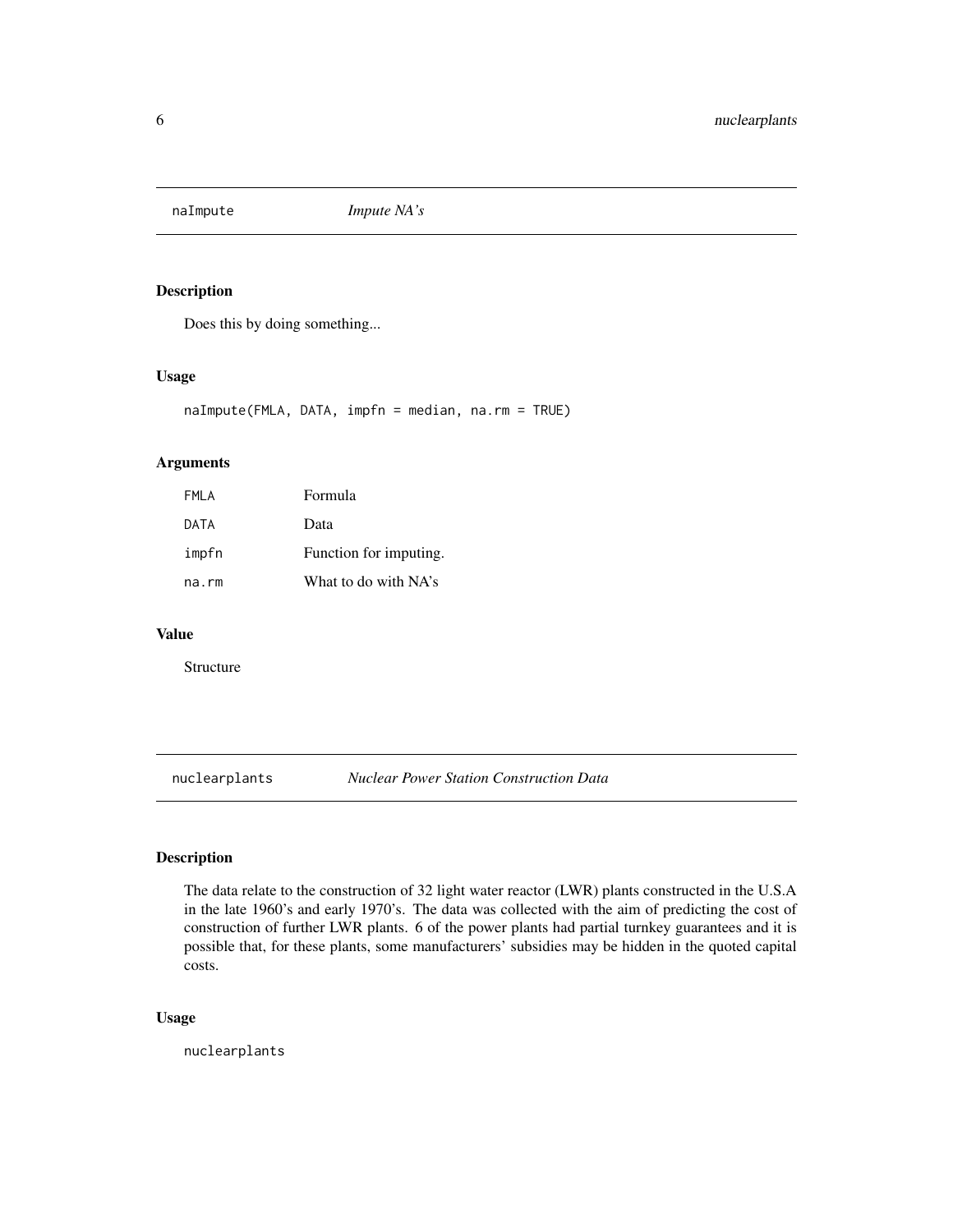#### <span id="page-6-0"></span>plot.xbal 7

#### Format

A data frame with 32 rows and 11 columns

- cost: The capital cost of construction in millions of dollars adjusted to 1976 base.
- date: The date on which the construction permit was issued. The data are measured in years since January 1 1990 to the nearest month.
- t1: The time between application for and issue of the construction permit.
- t2: The time between issue of operating license and construction permit.
- cap: The net capacity of the power plant (MWe).
- pr: A binary variable where 1 indicates the prior existence of a LWR plant at the same site.
- ne: A binary variable where 1 indicates that the plant was constructed in the north-east region of the U.S.A.
- ct: A binary variable where 1 indicates the use of a cooling tower in the plant.
- bw: A binary variable where 1 indicates that the nuclear steam supply system was manufactured by Babcock-Wilcox.
- cum.n: The cumulative number of power plants constructed by each architect-engineer.
- pt: A binary variable where 1 indicates those plants with partial turnkey guarantees.

#### Source

The data were obtained from the boot package, for which they were in turn taken from Cox and Snell (1981). Although the data themselves are the same as those in the nuclear data frame in the boot package, the row names of the data frame have been changed. (The new row names were selected to ease certain demonstrations in optmatch.)

This documentation page is also adapted from the boot package, written by Angelo Canty and ported to R by Brian Ripley.

# References

Cox, D.R. and Snell, E.J. (1981) *Applied Statistics: Principles and Examples*. Chapman and Hall.

<span id="page-6-1"></span>plot.xbal *Plot of balance across multiple strata*

#### Description

The plot allows a quick visual comparison of the effect of different stratification designs on the comparability of different variables. This is not a replacement for the omnibus statistical test reported as part of print. xbal. This plot does allow the analyst an easy way to identify variables that might be the primary culprits of overall imbalances and/or a way to assess whether certain important covariates might be imbalanced even if the omnibus test reports that the stratification overall produces balance.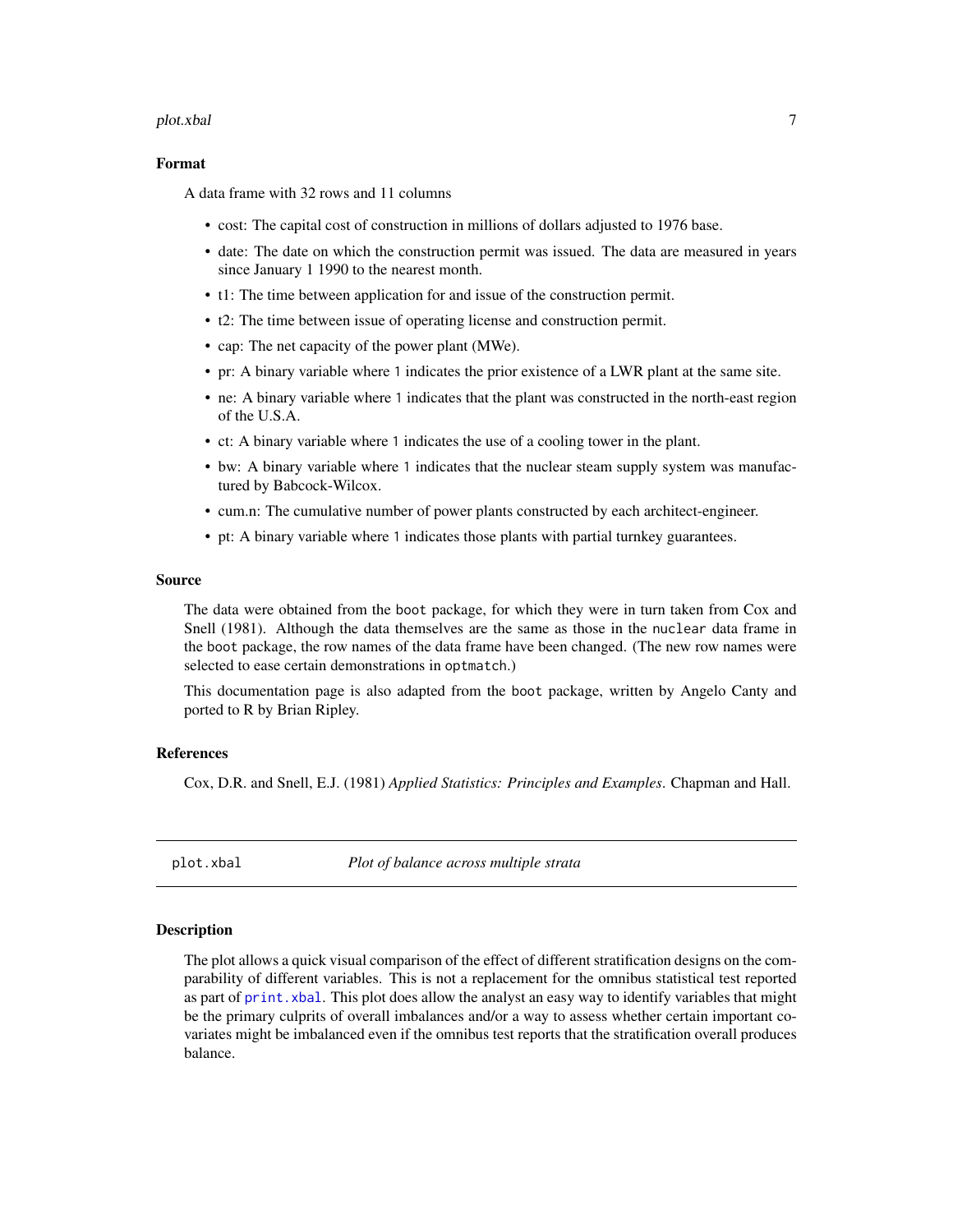#### <span id="page-7-0"></span>Usage

```
## S3 method for class 'xbal'
plot(x, xlab = "Standardized Differences",
  statistic = "std.diff", absolute = FALSE, strata.labels = NULL,
  variable.labels = NULL, groups = NULL, ...)
```
# Arguments

| X.                                                                                                                                                                      | An object returned by xBalance                                                                                           |  |
|-------------------------------------------------------------------------------------------------------------------------------------------------------------------------|--------------------------------------------------------------------------------------------------------------------------|--|
| xlab                                                                                                                                                                    | The label for the x-axis of the plot                                                                                     |  |
| The statistic to plot. The default choice of standardized difference is a good<br>statistic<br>choice as it will have roughly the same scale for all plotted variables. |                                                                                                                          |  |
| absolute                                                                                                                                                                | Convert the results to the absolute value of the statistic.                                                              |  |
| strata.labels                                                                                                                                                           | A named vector of the from $c$ (strata1 = "Strata Label 1", ) that<br>maps the stratification schemes to textual labels. |  |
| variable.labels                                                                                                                                                         |                                                                                                                          |  |
|                                                                                                                                                                         | A named vector of the from $c(\text{var1} = \text{"Var Label1", })$ that maps the<br>variables to textual labels.        |  |
| groups                                                                                                                                                                  | A vector of group names for each variable in x\\$results. By default, factor<br>level variables will be grouped.         |  |
| $\ddots$                                                                                                                                                                | additional arguments to pass to balanceplot                                                                              |  |
|                                                                                                                                                                         |                                                                                                                          |  |

# Details

By default all variables and all strata are plotted. The scope of the plot can be reduced by using the subset. xbal function to make a smaller xbal object with only the desired variables or strata.

[xBalance](#page-11-1) can produce several different summary statistics for each variable, any of which can serve as the data for this plot. By default, the standardized differences between treated and control units makes a good choice as all variables are on the same scale. Other statistics can be selected using the statistic argument.

#### See Also

[xBalance](#page-11-1), [subset.xbal](#page-10-1), [balanceplot](#page-1-1)

#### Examples

```
data(nuclearplants)
```

```
xb <- xBalance(pr \sim date + t1 + t2 + cap + ne + ct + bw + cum.n,
               data = nuclearplants,
               strata = list("none" = NULL,
                   "pt" = \simpt))
# Using the default grouping:
```

```
plot(xb, variable.labels = c(date = "Date",
            t1 = "Time 1",
```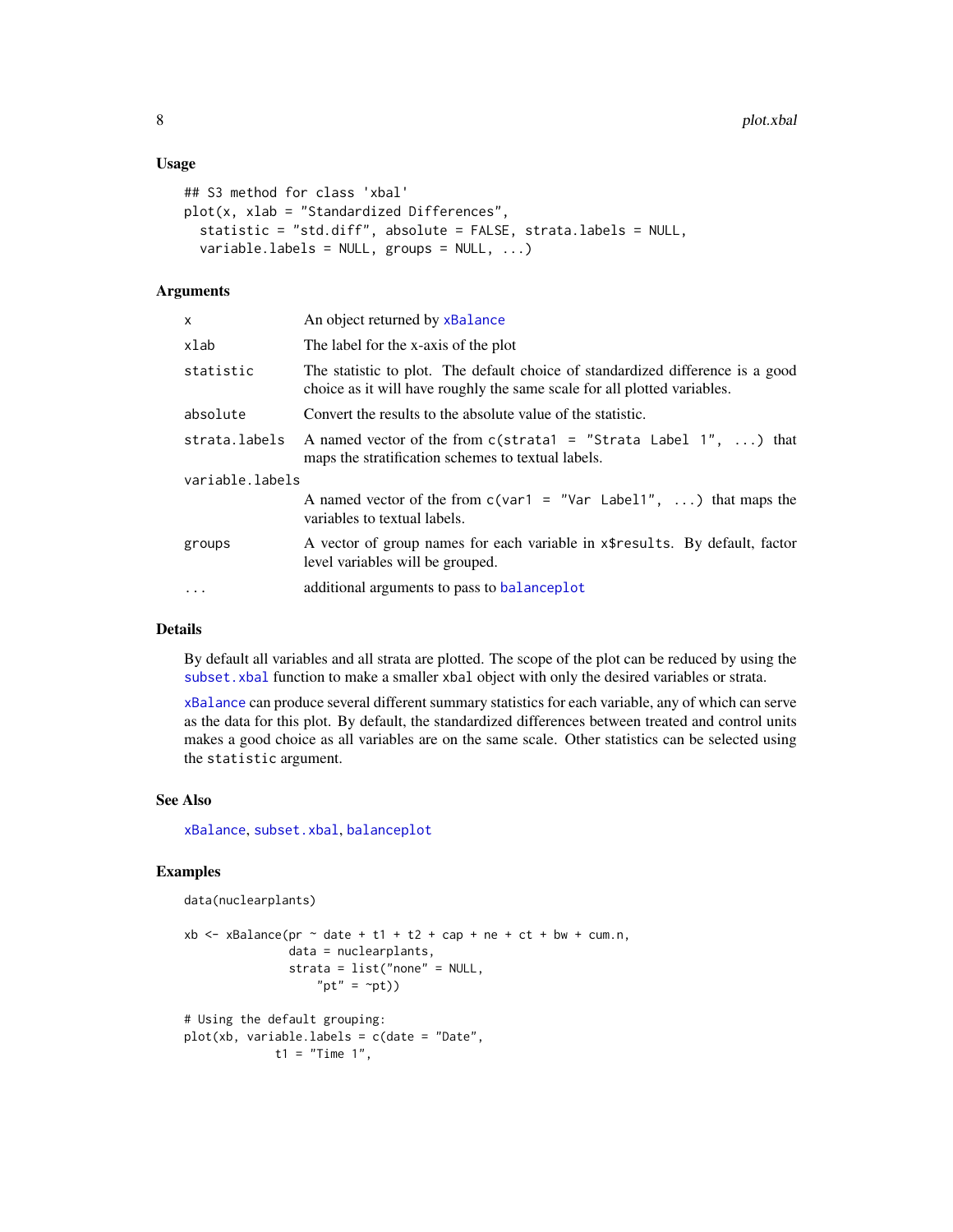```
t2 = "Time 2",cap = "Capacity",
             ne = "In North East",
             ct = "Cooling Tower",
             bw = "Babcock-Wilcox",
             cum.n = "Total Plants Built"),
     strata.labels = c("none" = "Raw Data", "pt" = "Partial Turn-key"),
     absolute = TRUE)
# Using user supplied grouping
plot(xb, variable.labels = c(date = "Date",
             t1 = "Time 1",
             t2 = "Time 2",cap = "Capacity",
            ne = "In North East",
            ct = "Cooling Tower",
            bw = "Babcock-Wilcox",
             cum.n = "Total Plants Built"),
     strata.labels = c("none" = "Raw Data", "pt" = "Partial Turn-key"),
     absolute = TRUE,
     groups = c("Group A", "Group A", "Group A", "Group B",
                "Group B", "Group B", "Group A", "Group B"))
```
<span id="page-8-1"></span>

print.xbal *Printing xBalance Objects*

#### Description

A print method for xBalance objects.

#### Usage

```
## S3 method for class 'xbal'
print(x, which.strata = dimnames(x$results)[["strata"]],
 which.stats = dimnames(x$results)[["stat"]],
 which.vars = dimnames(x$results)[["vars"]], print.overall = TRUE,
 digits = NULL, printme = TRUE,
  show.signif.stars = getOption("show.signif.stars"),
  show.pvals = !show.signif.stars, horizontal = TRUE, ...)
```
#### Arguments

| <b>X</b>     | An object of class "xbal" which is the result of a call to xBalance.                         |  |
|--------------|----------------------------------------------------------------------------------------------|--|
| which.strata | The stratification candidates to include in the printout. Default is all.                    |  |
| which.stats  | The test statistics to include. Default is all those requested from the call to<br>xBalance. |  |
| which.vars   | The variables for which test information should be displayed. Default is all.                |  |
|              | print.overall Should the omnibus test be reported? Default is TRUE.                          |  |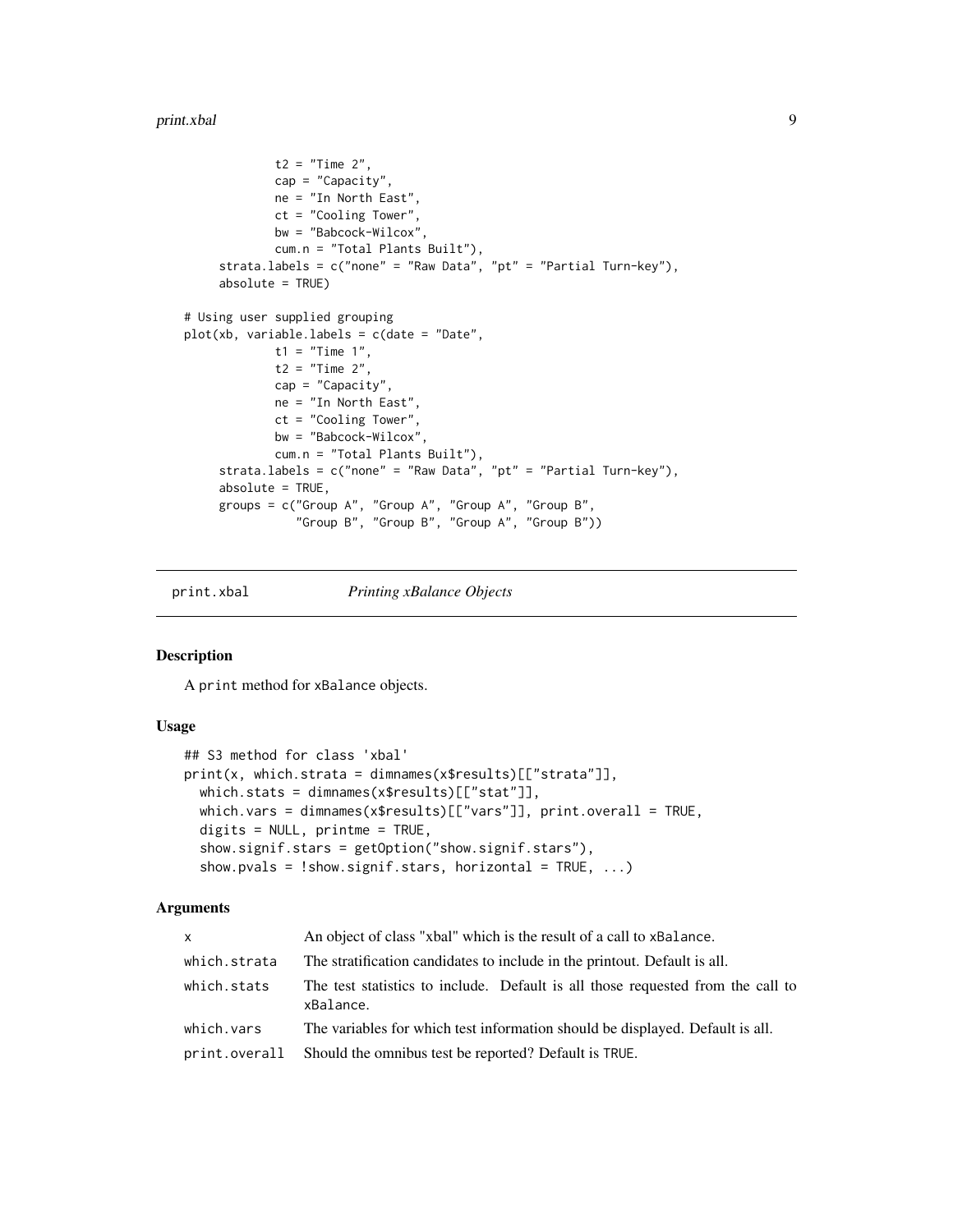#### 10 print.xball print.xball print.xball print.xball print.xball print.xball print.xball print.xball print.xball print.xball print.xball print.xball print.xball print.xball print.xball print.xball print.xball print.xball pri

| digits            | To how many digits should the results be displayed? Default is $max(2, getOptions("digits") - 4)$ .                                        |
|-------------------|--------------------------------------------------------------------------------------------------------------------------------------------|
| printme           | Print the table to the console? Default is TRUE.                                                                                           |
| show.signif.stars |                                                                                                                                            |
|                   | Use stars to indicate z-statistics larger than conventional thresholds. Default is<br>TRUE.                                                |
| show.pvals        | Instead of stars, use p-values to summarize the information in the z-statistics.<br>Default is FALSE.                                      |
| horizontal        | Display the results for different candidate stratifications side-by-side (Default,<br>TRUE), or as a list for each stratification (FALSE). |
| $\ddots$ .        | Other arguments. Not currently used.                                                                                                       |
|                   |                                                                                                                                            |

#### Value

vartable The formatted table of variable-by-variable statistics for each stratification.

overalltable If the overall Chi-squared statistic is requested, a formatted version of that table is returned.

# See Also

xBalance

# Examples

```
data(nuclearplants)
xb0 <-xBalance(pr~ date + t1 + t2 + cap + ne + ct + bw + cum.n,
              data=nuclearplants)
print(xb0)
xb1 < -xBalance(pr~ date + t1 + t2 + cap + ne + ct + bw + cum.n,
         strata = data.frame(unstrat = factor(character(32)),
                             pt = factor(nuclearplants$pt)),
        data = nuclearplants,
        report = c("all"))str(xb1)
print(xb1)
print(xb1, show.pvals = TRUE)
print(xb1, horizontal = FALSE)
## The following doesn't work yet.
## Not run: print(xb1, which.vars=c("date","t1"),
        which.stats=c("adj.means","z.scores","p.values"))
## End(Not run)
```
## The following example prints the adjusted means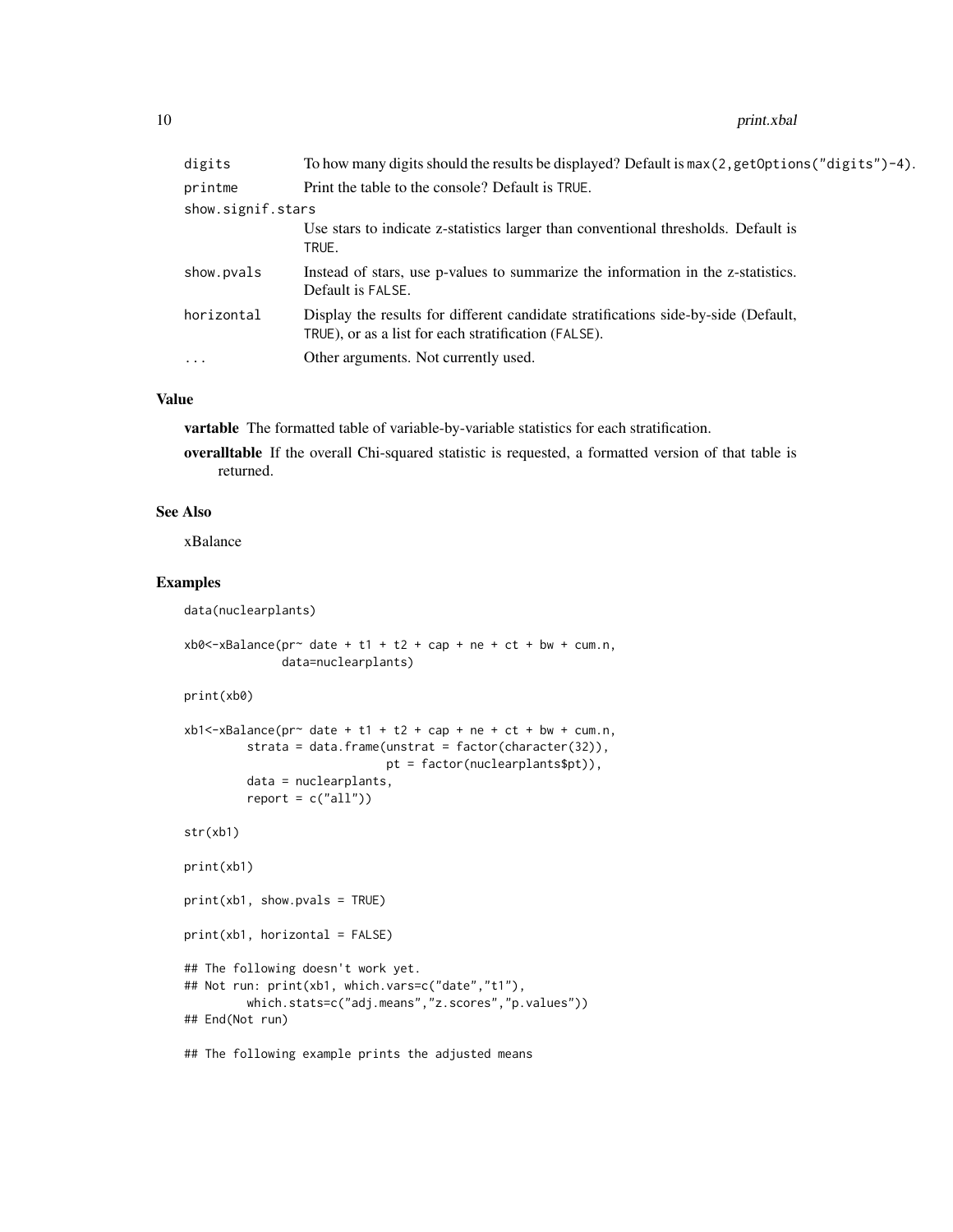#### <span id="page-10-0"></span>subset.xbal 11

```
## labeled as "treatmentvar=0" and "treatmentvar=1" using the
## formula provided to xBalance().
print(xb1,
      which.vars = c("date", "t1"),
      which.stats = c("pr=0", "pr=1", "z", "p")## Now, not asking for the omnibus test
xb2 < - xBalance(pr<sup>2</sup> date + t1 + t2 + cap + ne + ct + bw + cum.n,strata = data.frame(unstrat = factor(character(32)),
                             pt = factor(nuclearplants$pt)),
        data = nuclearplants,
        report = c("all"))print(xb2, which.strata = "pt")
```
<span id="page-10-1"></span>subset.xbal *Select variables, strata, and statistics from a* xbal *object*

#### Description

If any of the arguments are not specified, all the of relevant items are included.

# Usage

```
## S3 method for class 'xbal'
subset(x, vars = NULL, strata = NULL, stats = NULL,tests = NULL, \ldots)
```
#### Arguments

| $\mathsf{x}$                          | The xbal object, the result of a call to xBalance     |  |
|---------------------------------------|-------------------------------------------------------|--|
| The variable names to select.<br>vars |                                                       |  |
| strata                                | The strata names to select.                           |  |
| stats                                 | The names of the variable level statistics to select. |  |
| tests                                 | The names of the group level tests to select.         |  |
| Other arguments (ignored)             |                                                       |  |

#### Value

A xbal object with just the appropriate items selected.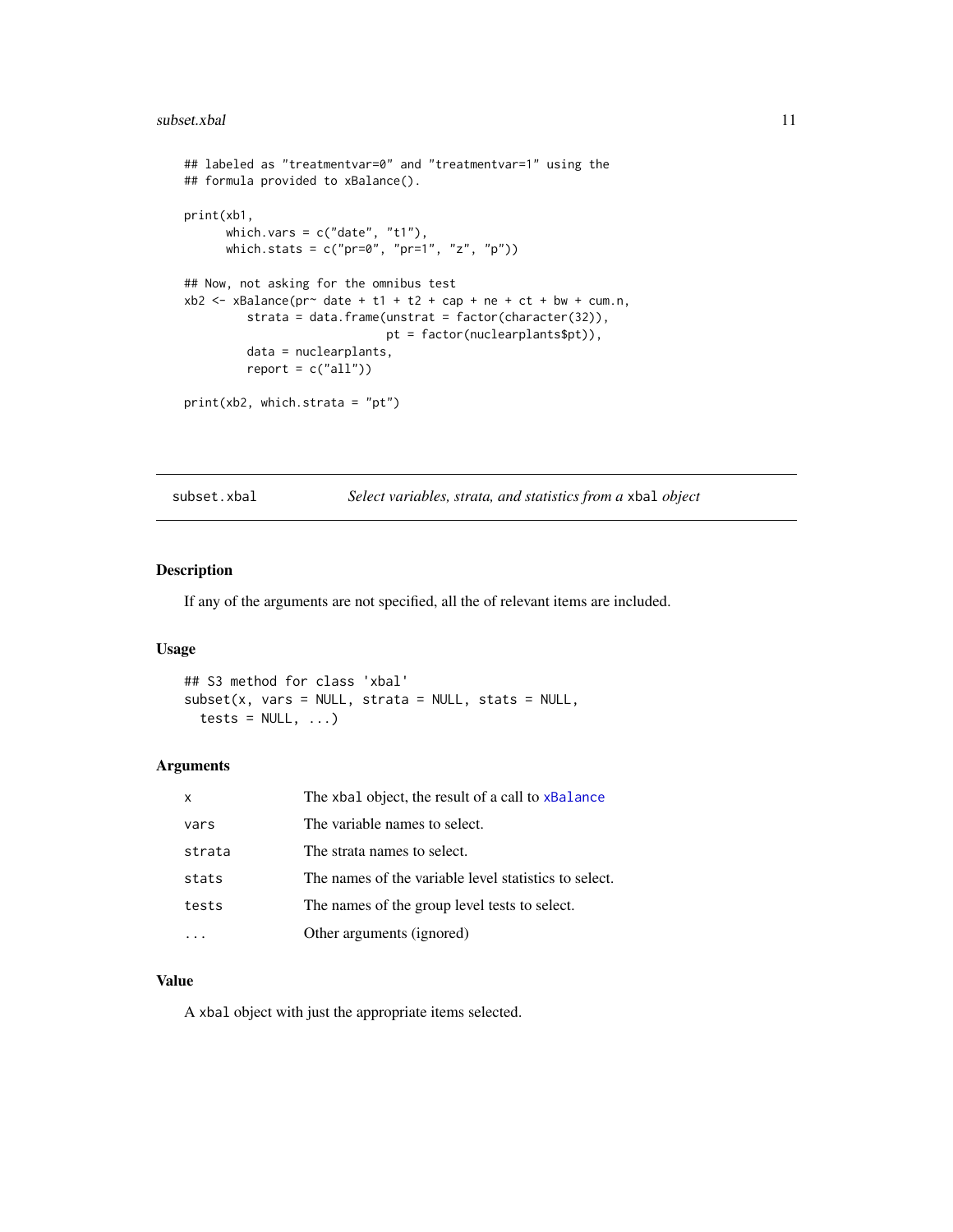<span id="page-11-0"></span>

#### Description

Safe way to temporarily override options()

#### Usage

withOptions(optionsToChange, fun)

#### Arguments

optionsToChange Which options. fun Function to run with new options.

#### Value

Result of fun.

<span id="page-11-1"></span>xBalance *Standardized Differences for Stratified Comparisons*

# Description

Given covariates, a treatment variable, and a stratifying factor, calculates standardized mean differences along each covariate, with and without the stratification and tests for conditional independence of the treatment variable and the covariates within strata.

# Usage

```
xBalance(fmla, strata = list(unstrat = NULL), data,
 report = c("std.diffs", "z.scores", "adj.means", "adj.mean.diffs",
  "adj.mean.diffs.null.sd", "chisquare.test", "p.values", "all")[1:2],
  stratum.weights = harmonic, na.rm = FALSE,
  covariate.scaling = NULL, normalize.weights = TRUE, impfn = median,
  post.alignment.transform = NULL)
```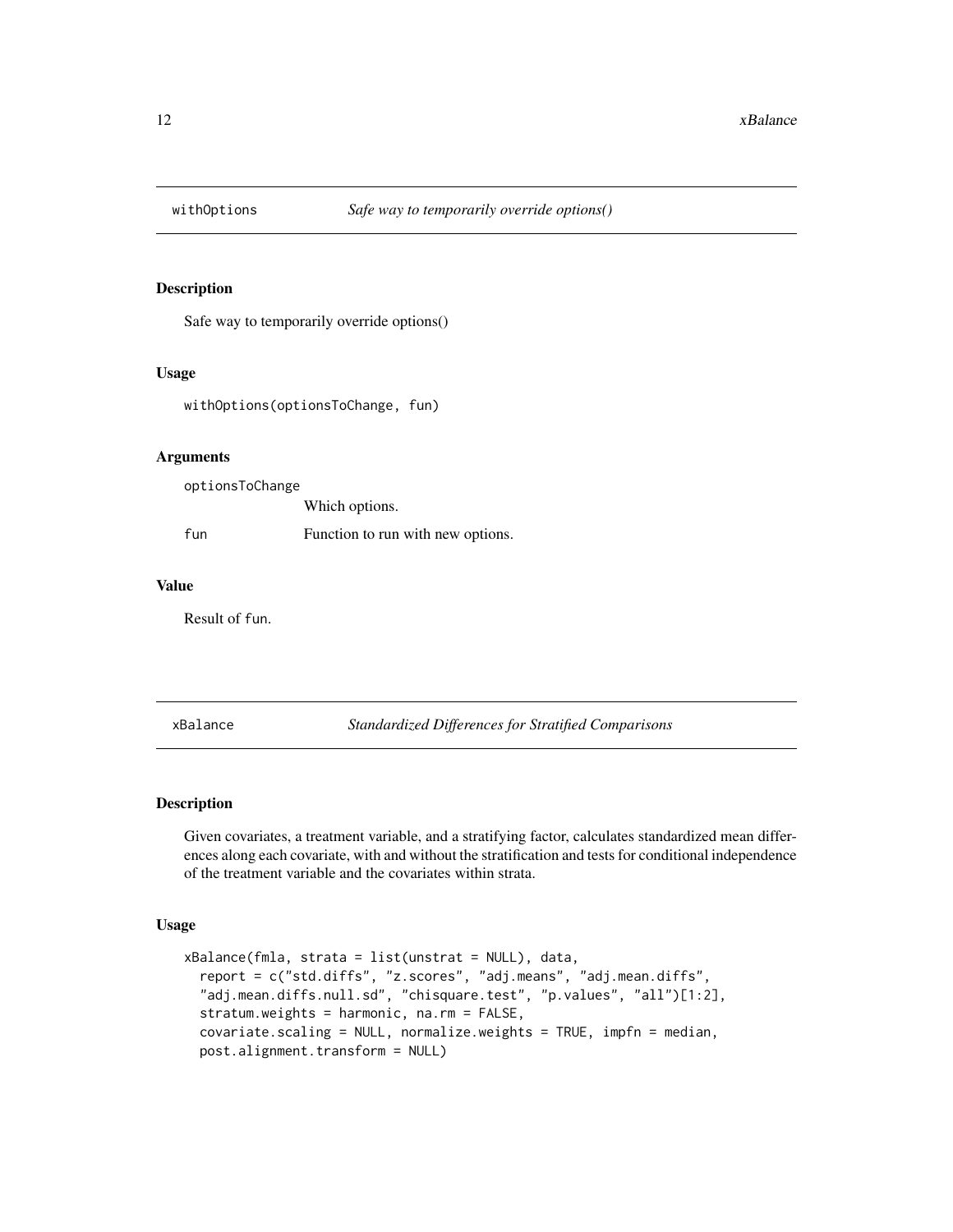#### <span id="page-12-0"></span>xBalance 13

# Arguments

| fmla                     | A formula containing an indicator of treatment assignment on the left hand side<br>and covariates at right.                                                                                                                                                                                                                                                                                                                                                                                                                               |
|--------------------------|-------------------------------------------------------------------------------------------------------------------------------------------------------------------------------------------------------------------------------------------------------------------------------------------------------------------------------------------------------------------------------------------------------------------------------------------------------------------------------------------------------------------------------------------|
| strata                   | A list of right-hand-side-only formulas containing the factor(s) identifying the<br>strata, with NULL entries interpreted as no stratification; or a factor with length<br>equal to the number of rows in data; or a data frame of such factors. See below<br>for examples.                                                                                                                                                                                                                                                               |
| data                     | A data frame in which fmla and strata are to be evaluated.                                                                                                                                                                                                                                                                                                                                                                                                                                                                                |
| report                   | Character vector listing measures to report for each stratification; a subset of<br>c("adj.means","adj.mean.diffs", "adj.mean.diffs.null.sd", "chisquare.test","std.diff<br>P-values reported are two-sided for the null-hypothesis of no effect. The option<br>"all" requests all measures.                                                                                                                                                                                                                                              |
| stratum.weights          |                                                                                                                                                                                                                                                                                                                                                                                                                                                                                                                                           |
|                          | Weights to be applied when aggregating across strata specified by strata, de-<br>faulting to weights proportional to the harmonic mean of treatment and control<br>group sizes within strata. This can be either a function used to calculate the<br>weights or the weights themselves; if strata is a data frame, then it can be such<br>a function, a list of such functions, or a data frame of stratum weighting schemes<br>corresponding to the different stratifying factors of strata. See details.                                |
| $na$ . $rm$              | Whether to remove rows with NAs on any variables mentioned on the RHS of<br>fmla (i.e. listwise deletion). Defaults to FALSE, wherein rows aren't deleted but<br>for each variable with NAs a missing-data indicator variable is added to the vari-<br>ables on which balance is calculated and medians are imputed for the variable<br>with missing data (in RItools versions 0.1-9 and before the default imputation<br>was the mean, in RItools versions 0.1-11 and henceforth the default is the me-<br>dian). See the example below. |
| covariate.scaling        |                                                                                                                                                                                                                                                                                                                                                                                                                                                                                                                                           |
|                          | A scale factor to apply to covariates in calculating std.diffs. If NULL, xBalance<br>pools standard deviations of each variable in the treatment and control group<br>(defining these groups according to whether the LHS of formula is greater than<br>or equal to 0). Also, see details.                                                                                                                                                                                                                                                |
| normalize.weights        |                                                                                                                                                                                                                                                                                                                                                                                                                                                                                                                                           |
|                          | If TRUE, then stratum weights are normalized so as to sum to 1. Defaults to TRUE.                                                                                                                                                                                                                                                                                                                                                                                                                                                         |
| impfn                    | A function to impute missing values when na. rm=FALSE. Currently median. To<br>impute means use mean.default.                                                                                                                                                                                                                                                                                                                                                                                                                             |
| post.alignment.transform |                                                                                                                                                                                                                                                                                                                                                                                                                                                                                                                                           |
|                          | Optional transformation applied to covariates just after their stratum means are<br>subtracted off.                                                                                                                                                                                                                                                                                                                                                                                                                                       |
|                          |                                                                                                                                                                                                                                                                                                                                                                                                                                                                                                                                           |

# Details

In the unstratified case, the standardized difference of covariate means is the mean in the treatment group minus the mean in the control group, divided by the S.D. (standard deviation) in the same variable estimated by pooling treatment and control group S.D.s on the same variable. In the stratified case, the denominator of the standardized difference remains the same but the numerator is a weighted average of within-stratum differences in means on the covariate. By default, each stratum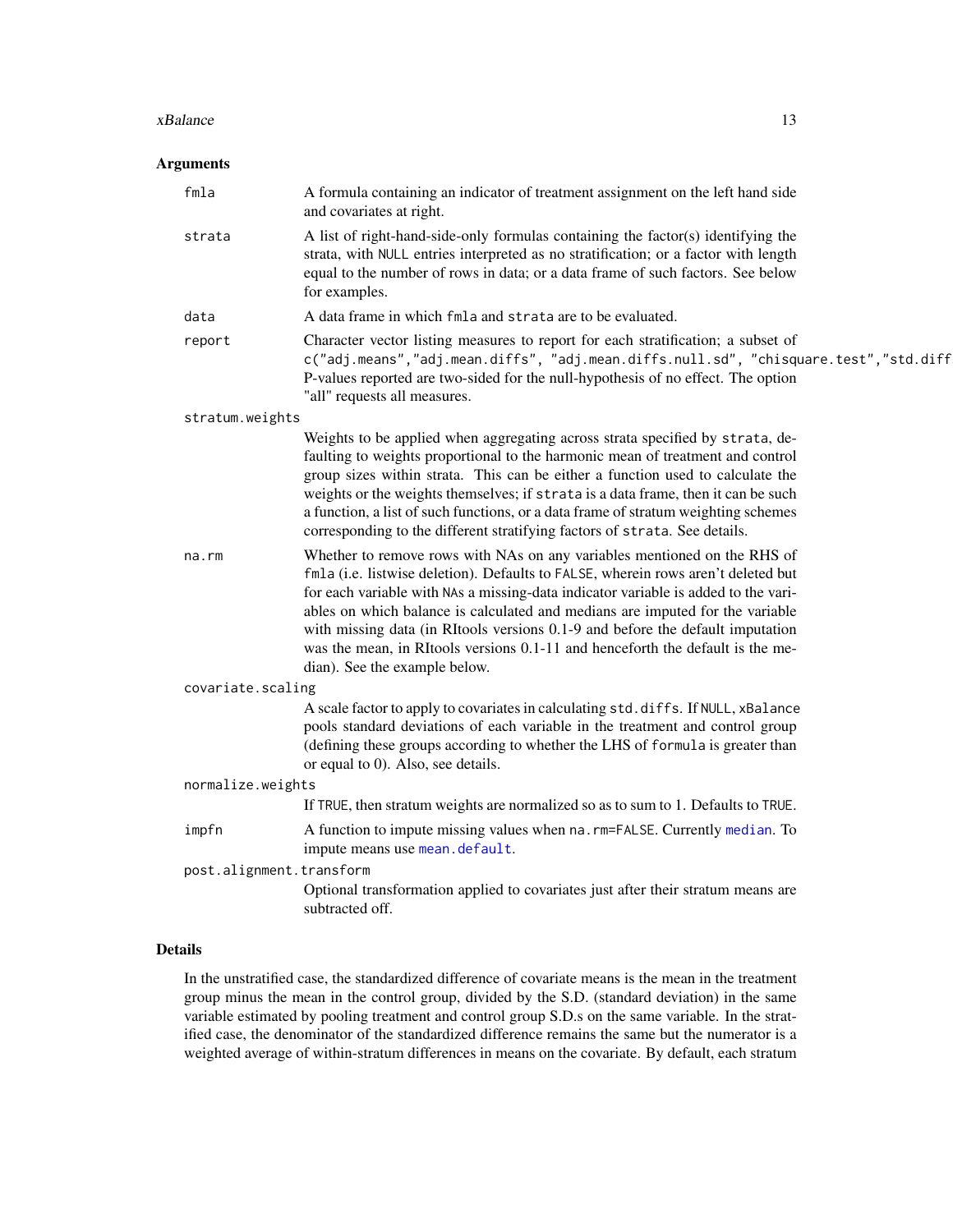is weighted in proportion to the harmonic mean  $1/[(1/a+1/b)/2] = 2*a*b/(a+b)$  of the number of treated units (a) and control units (b) in the stratum; this weighting is optimal under certain modeling assumptions (discussed in Kalton 1968, Hansen and Bowers 2008). This weighting can be modified using the stratum.weights argument; see below.

When the treatment variable, the variable specified by the left-hand side of fmla, is not binary, xBalance calculates the covariates' regressions on the treatment variable, in the stratified case pooling these regressions across strata using weights that default to the stratum-wise sum of squared deviations of the treatment variable from its stratum mean. (Applied to binary treatment variables, this recipe gives the same result as the one given above.) In the numerator of the standardized difference, we get a "pooled S.D." from separating units into two groups, one in which the treatment variable is 0 or less and another in which it is positive. If report includes "adj.means", covariate means for the former of these groups are reported, along with the sums of these means and the covariates' regressions on either the treatment variable, in the unstratified ("pre") case, or the treatment variable and the strata, in the stratified ("post") case.

stratum.weights can be either a function or a numeric vector of weights. If it is a numeric vector, it should be non-negative and it should have stratum names as its names. (i.e., its names should be equal to the levels of the factor specified by strata.) If it is a function, it should accept one argument, a data frame containing the variables in data and additionally Tx.grp and stratum.code, and return a vector of non-negative weights with stratum codes as names; for an example, do getFromNamespace("harmonic", "RItools").

If covariate. scaling is not NULL, no scaling is applied. This behavior is likely to change in future versions. (If you want no scaling, set covariate. scaling=1, as this is likely to retain this meaning in the future.)

adj.mean.diffs.null.sd returns the standard deviation of the Normal approximated randomization distribution of the strata-adjusted difference of means under the strict null of no effect.

#### Value

An object of class c("xbal", "list"). There are plot, print, and xtable methods for class "xbal"; the print method is demonstrated in the examples.

#### Note

Evidence pertaining to the hypothesis that a treatment variable is not associated with differences in covariate values is assessed by comparing the differences of means (or regression coefficients), without standardization, to their distributions under hypothetical shuffles of the treatment variable, a permutation or randomization distribution. For the unstratified comparison, this reference distribution consists of differences (more generally, regression coefficients) when the treatment variable is permuted without regard to strata. For the stratified comparison, the reference distribution is determined by randomly permuting the treatment variable within strata, then re-calculating the treatment-control differences (regressions of each covariate on the permuted treatment variable). Significance assessments are based on the large-sample Normal approximation to these reference distributions.

#### Author(s)

Ben Hansen and Jake Bowers and Mark Fredrickson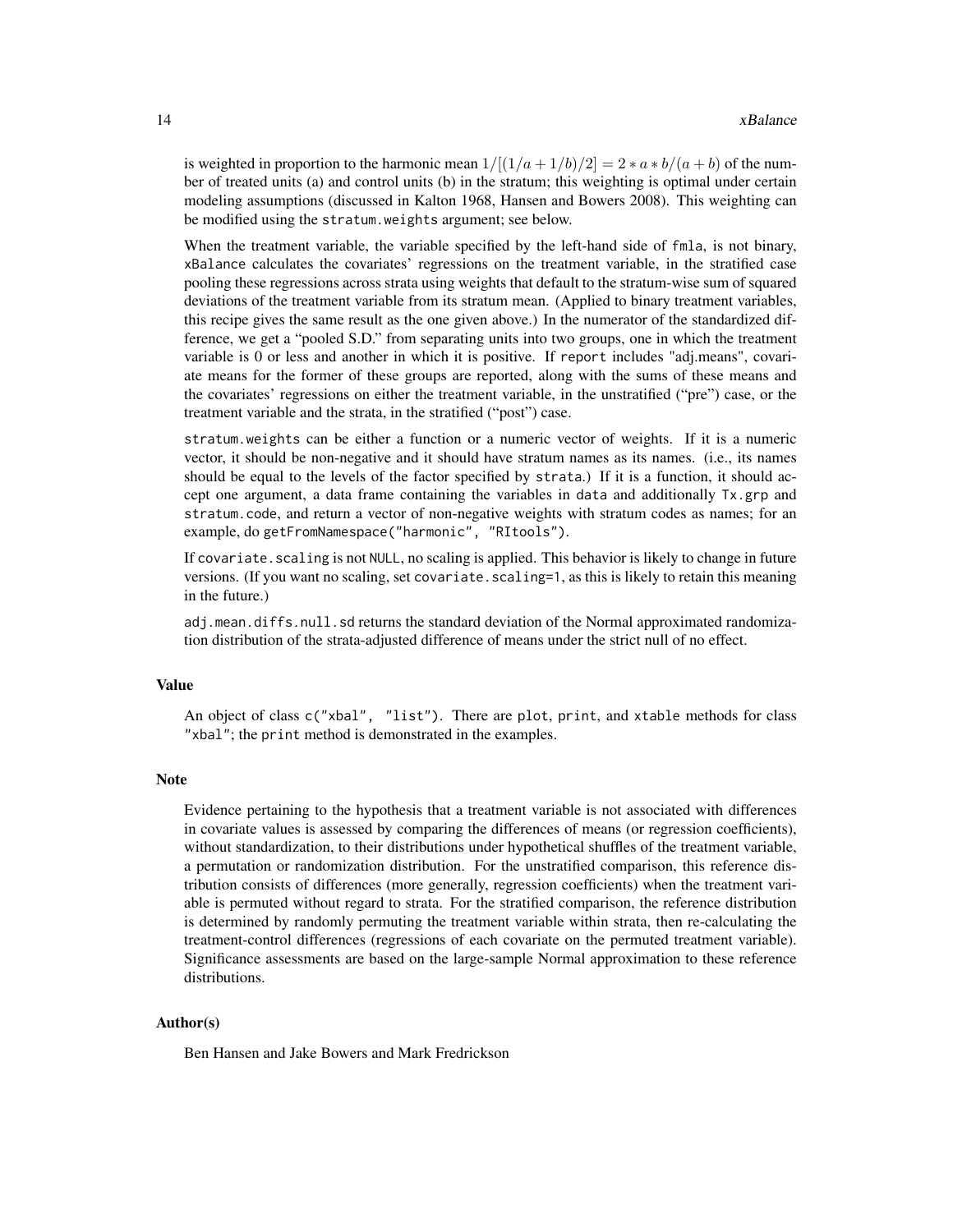#### xBalance 15

#### References

Hansen, B.B. and Bowers, J. (2008), "Covariate Balance in Simple, Stratified and Clustered Comparative Studies," *Statistical Science* 23.

Kalton, G. (1968), "Standardization: A technique to control for extraneous variables," *Applied Statistics* 17, 118–136.

#### Examples

#rather than medians.

```
data(nuclearplants)
##No strata, default output
xBalance(pr~ date + t1 + t2 + cap + ne + ct + bw + cum.n,
         data=nuclearplants)
##No strata, all output
xBalance(pr~ date + t1 + t2 + cap + ne + ct + bw + cum.n,
        data=nuclearplants,
        report=c("all"))
##Stratified, all output
xBalance(pr~.-cost-pt, strata=factor(nuclearplants$pt),
         data=nuclearplants,
         report=c("adj.means", "adj.mean.diffs",
                  "adj.mean.diffs.null.sd",
                  "chisquare.test", "std.diffs",
                  "z.scores", "p.values"))
##Comparing unstratified to stratified, just adjusted means and
#omnibus test
xBalance(pr^{\sim} date + t1 + t2 + cap + ne + ct + bw + cum.n,strata=list(unstrat=NULL, pt=~pt),
         data=nuclearplants,
        report=c("adj.means", "chisquare.test"))
##Comparing unstratified to stratified, just adjusted means and
#omnibus test
xBalance(pr^{\sim} date + t1 + t2 + cap + ne + ct + bw + cum.n,strata=data.frame(unstrat=factor('none'),
           pt=factor(nuclearplants$pt)),
         data=nuclearplants,
         report=c("adj.means", "chisquare.test"))
##Missing data handling.
testdata<-nuclearplants
testdata$date[testdata$date<68]<-NA
##na.rm=FALSE by default
xBalance(pr \sim date, data = testdata, report='all")xBalance(pr ~ date, data = testdata, na.rm = TRUE,report="all")
##To match versions of RItools 0.1-9 and older, impute means
```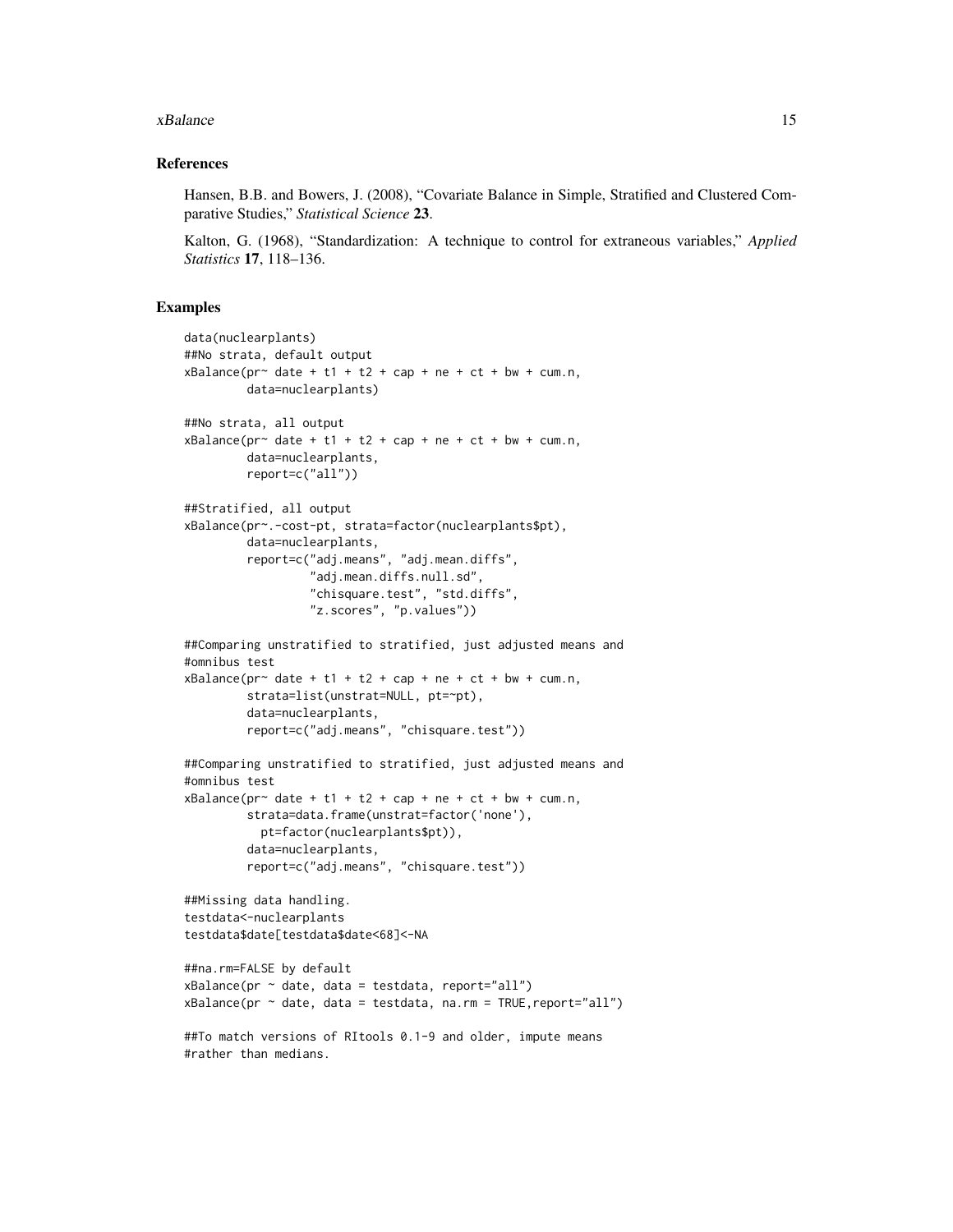```
##Not run, impfn option is not implemented in the most recent version
## Not run: xBalance(pr ~ date, data = testdata, na.rm = FALSE,
          report="all", impfn=mean.default)
## End(Not run)
##Comparing unstratified to stratified, just one-by-one wilcoxon
#rank sum tests and omnibus test of multivariate differences on
#rank scale.
xBalance(pr~ date + t1 + t2 + cap + ne + ct + bw + cum.n,
        strata=data.frame(unstrat=factor('none'),
          pt=factor(nuclearplants$pt)),
        data=nuclearplants,
        report=c("adj.means", "chisquare.test"),
post.alignment.transform=rank)
```
xBalance.find.goodstrats *xBalance helper function*

#### Description

Finds good strata

# Usage

xBalance.find.goodstrats(ss.df, zz, mm)

#### Arguments

| ss.df | Degrees of freedom. |
|-------|---------------------|
| 77    | <b>Treatment</b>    |
| mm    | mm                  |

# Value

Data.frame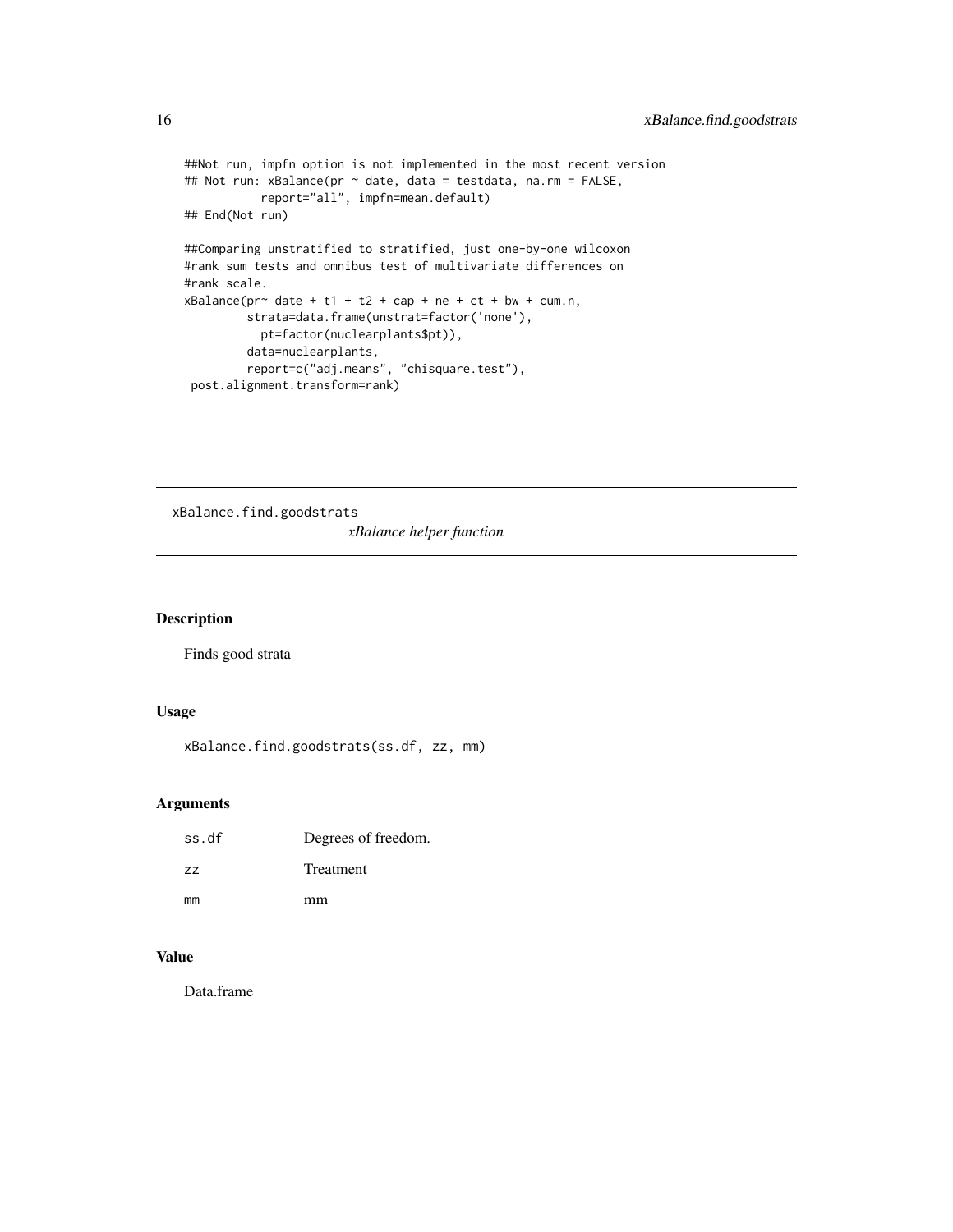<span id="page-16-0"></span>xBalance.make.stratwts

*xBalance helper function*

# Description

Makes strata weights

# Usage

```
xBalance.make.stratwts(stratum.weights, ss.df, goodstrat.df, zz, data,
 normalize.weights)
```
# Arguments

stratum.weights Weights ss.df df. goodstrat.df df. zz treatment data data normalize.weights weights

# Value

list

xBalance.makeMM *Helper function for xBalance*

# Description

Make MM

# Usage

xBalance.makeMM(tfm, dat)

# Arguments

| tfm | tfm  |
|-----|------|
| dat | data |

# Value

mm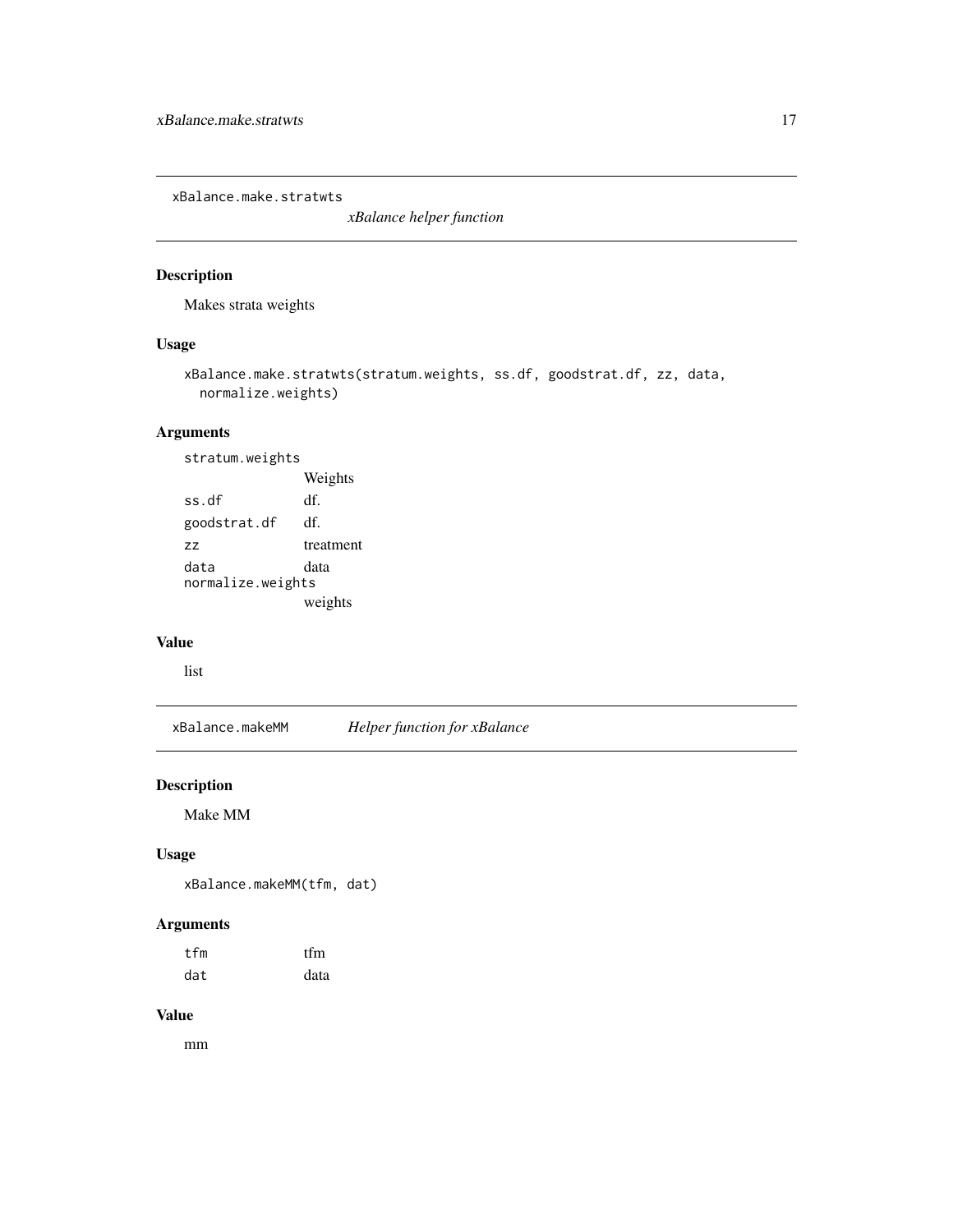<span id="page-17-0"></span>xBalance.makepooledsd *xBalance helper function*

# Description

Make pooled SD

# Usage

xBalance.makepooledsd(zz, mm, pre.n)

# Arguments

| ZZ.   | Treatment |  |
|-------|-----------|--|
| mm    | mm        |  |
| pre.n | pre.n     |  |

# Value

pooled SD

xBalanceEngine *xBalance helper function*

# Description

Make engine

# Usage

```
xBalanceEngine(ss, zz, mm, report, swt, s.p, normalize.weights, zzname,
 post.align.trans)
```
# Arguments

| SS                         | SS                |
|----------------------------|-------------------|
| ZZ                         | 77                |
| mm                         | mm                |
| report                     | report            |
| swt                        | swt               |
| s.p<br>normalize.weights   | s.p               |
|                            | normalize.weights |
| zzname<br>post.align.trans | zzname            |
|                            | post.align.trans  |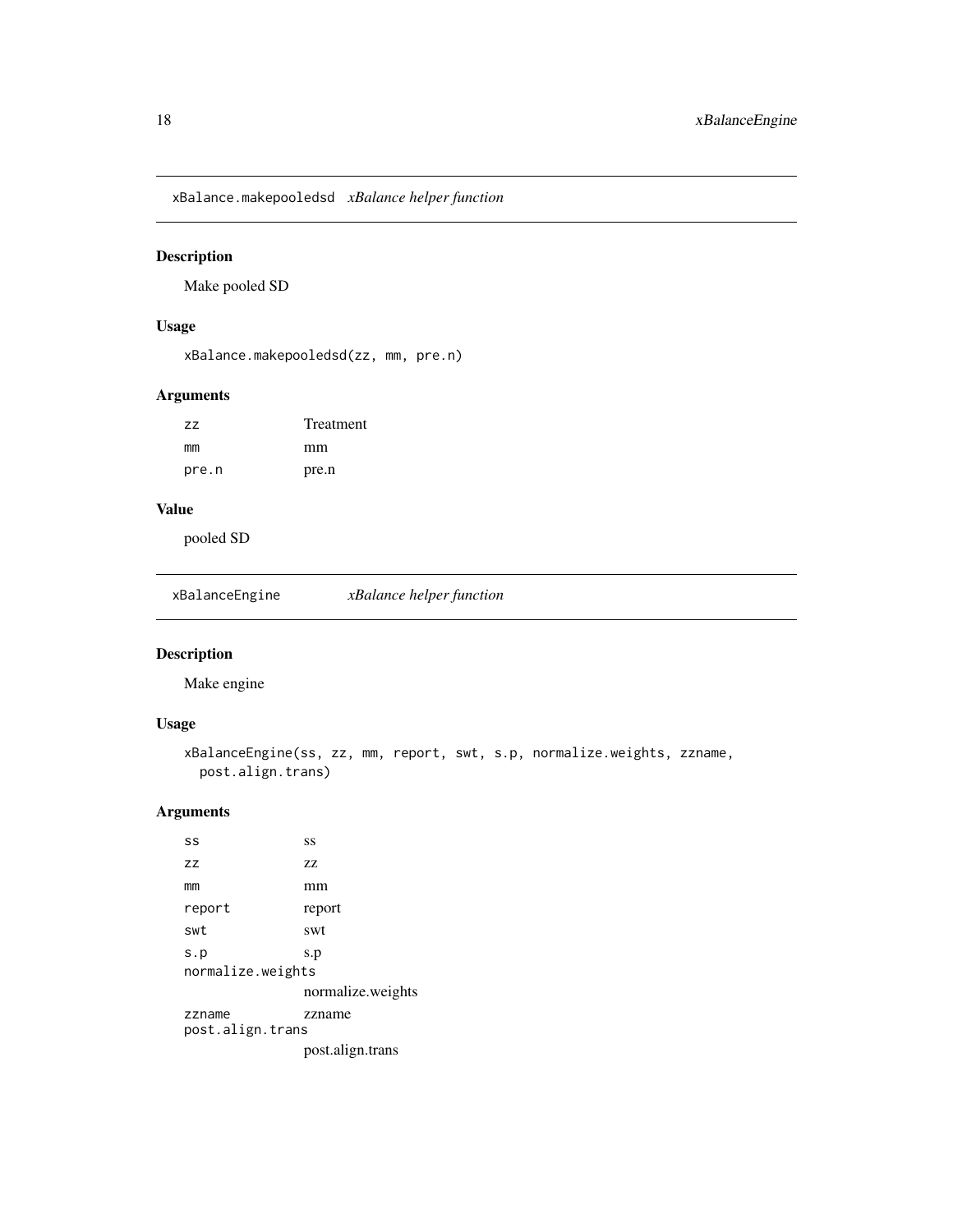#### <span id="page-18-0"></span>xtable.xbal 19

### Value

List

# xtable.xbal *An* xtable *method for* xbal *objects*

# Description

This function uses the [xtable](#page-0-0) package framework to display the results of a call to [xBalance](#page-11-1) in LaTeX format. At the moment, it ignores the omnibus chi-squared test information.

#### Usage

```
## S3 method for class 'xbal'
xtable(x, caption = NULL, label = NULL, align = c("l",rep("r", ncol(xvardf))), digits = 2, display = NULL,
  col.\label{labels} = NULL, \ldots)
```
# Arguments

| $\mathsf{x}$ | An object resulting from a call to xBalance.                                                                                   |
|--------------|--------------------------------------------------------------------------------------------------------------------------------|
| caption      | See xtable.                                                                                                                    |
| label        | See xtable.                                                                                                                    |
| align        | See xtable. Our default (as of version $0.1$ -7) is right-aligned columns; for<br>decimal aligned columns, see details, below. |
| digits       | See xtable. Default is 2.                                                                                                      |
| display      | See xtable.                                                                                                                    |
| col.labels   | Labels for the columns (the test statistics). Default are come from the call to<br>print.xbal.                                 |
| $\cdots$     | Other arguments to print. xbal.                                                                                                |

#### Details

The resulting LaTeX will present one row for each variable in the formula originally passed to [xBalance](#page-11-1), using the variable name used in the original formula. If you wish to have reader friendly labels instead of the original variables names, see the code examples below.

To get decimal aligned columns, specify align=c( $"1"$ , rep(".", <ncols>)), where <ncols> is the number of columns to be printed, in your call to xtable. Then use the dcolumn package and define ''.'' within LaTeX: add the lines \usepackage{dcolumn} and \newcolumntype{.}{D{.}{2.2}} to your LaTeX document's preamble.

# Value

This function produces an xtable object which can then be printed with the appropriate print method (see [print.xtable](#page-0-0)).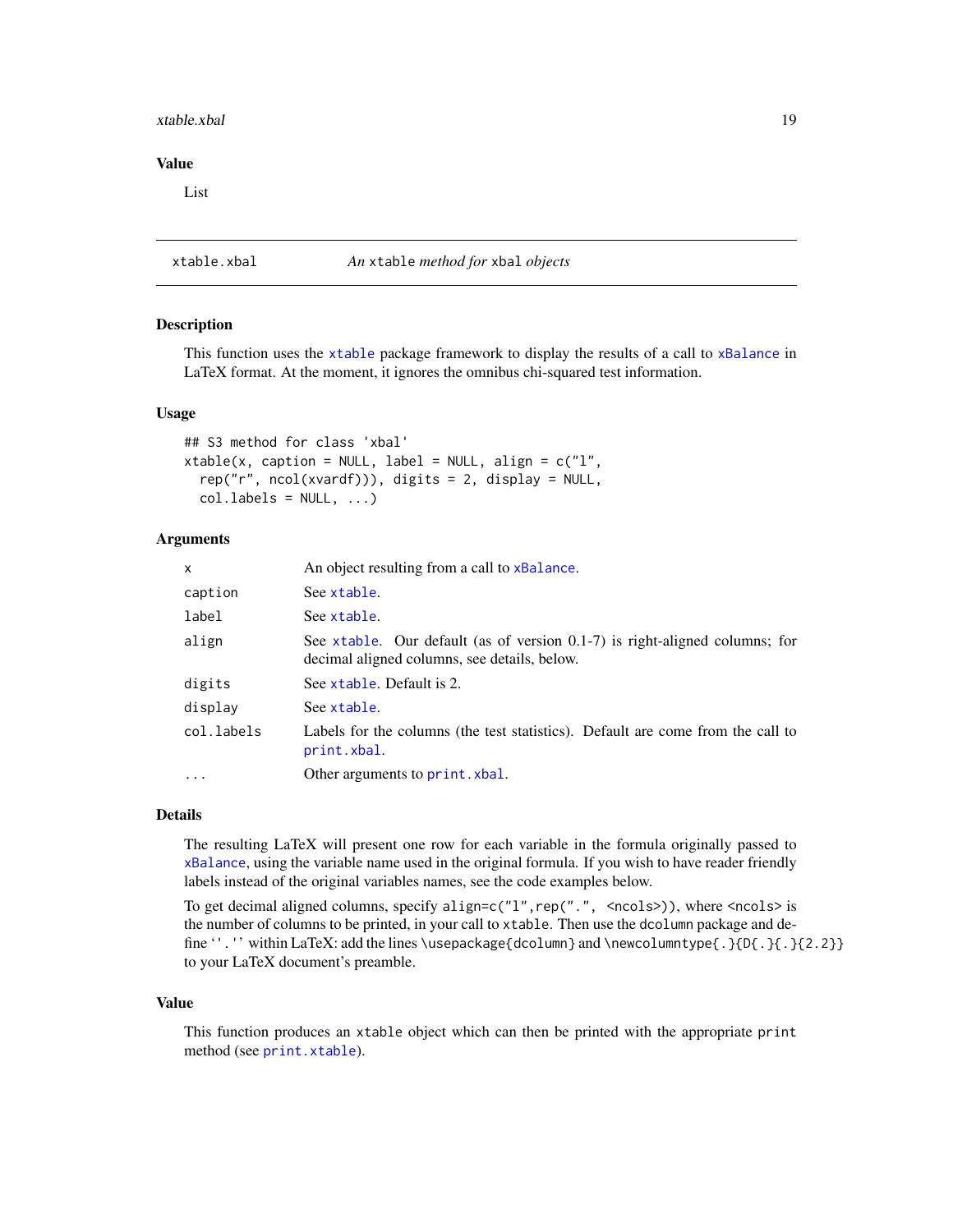# Examples

```
data(nuclearplants)
require(xtable)
# Test balance on a variety of variables, with the 'pr' factor
# indicating which sites are control and treatment units, with
# stratification by the 'pt' factor to group similar sites
xb1 < -xBalance(pr \sim date + t1 + t2 + cap + ne + ct + bw + cum.n,
                strata = data.frame(unstrat = factor(character(32)),
                pt = factor(nuclearplants$pt)),
                data = nuclearplants,
                report = c('adj.means', 'adj.mean.diffs',
                           'std.diffs', 'z.scores',
                           'chisquare.test', 'p.values'))
xb1.xtab <- xtable(xb1) # This table has right aligned columns
# Add user friendly names in the final table
rownames(xb1.xtab) <- c("Date", "Application to Contruction Time",
"License to Construction Time", "Net Capacity", "Northeast Region", "Cooling Tower",
"Babcock-Wilcox Steam", "Cumlative Plants")
print(xb1.xtab,
      add.to.row = attr(xb1.xtab, "latex.add.to.row"),
      hline.after = c(\theta, nrow(xb1.xtab)),
      sanitize.text.function = function(x){x},
      floating = TRUE,
      floating.environment = "sidewaystable")
```